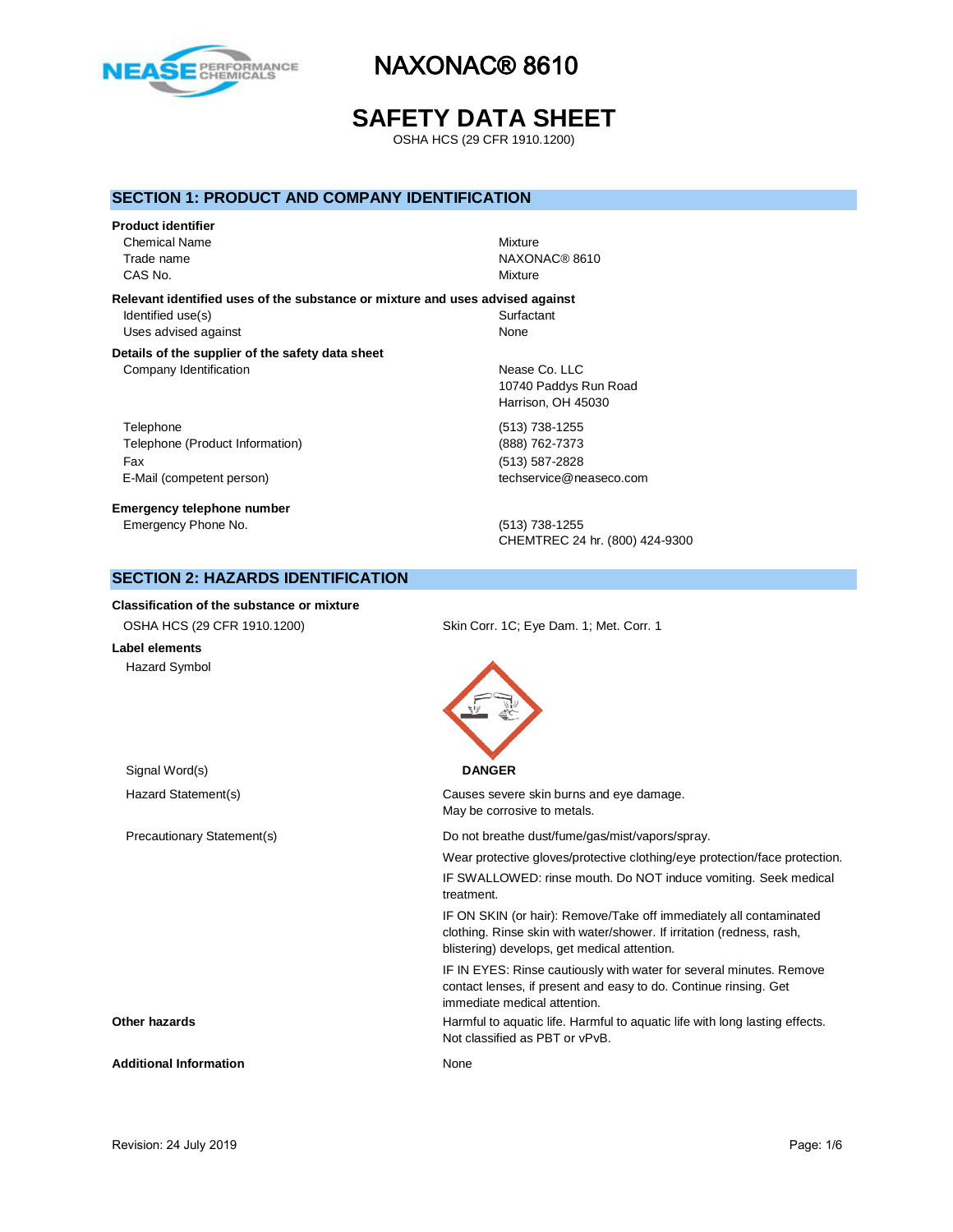

# **SECTION 3: COMPOSITION/INFORMATION ON INGREDIENTS**

| Hazardous ingredient(s)                            | $%$ W/W    | CAS No.    | Hazard statement(s)                                                    |
|----------------------------------------------------|------------|------------|------------------------------------------------------------------------|
| Polyethylene glycol octylphenyl ether<br>phosphate | 75 - 85 %  | 52623-95-7 | Causes severe skin burns and eye damage.<br>Harmful to aquatic life.   |
| Ethoxylated octylphenol                            |            | 9036-19-5  | Harmful to aquatic life with long lasting effects.                     |
| Orthophosphoric acid                               | $< 5\%$    | 7664-38-2  | May be corrosive to metals.<br>Causes severe skin burns and eye damage |
| Water                                              | $15 - 30%$ | 7732-18-5  | Not applicable.                                                        |

**Additional Information** – Substances in the product which may present a health or environmental hazard, or which have been assigned occupational exposure limits, are detailed below.

- Ethylene Oxide (CAS No. 75-21-8) - May accumulate in the head space of drums

## **SECTION 4: FIRST AID MEASURES**



**Description of first aid measures**

| <b>Inhalation</b>                                                             | Remove to fresh air and keep at rest in a position comfortable for breathing.<br>If breathing is laboured, administer oxygen. If symptoms occur obtain<br>medical attention. |
|-------------------------------------------------------------------------------|------------------------------------------------------------------------------------------------------------------------------------------------------------------------------|
| <b>Skin Contact</b>                                                           | Wash affected skin with plenty of water. Remove contaminated clothing<br>immediately. If irritation (redness, rash, blistering) develops, get medical<br>attention.          |
| Eye Contact                                                                   | Rinse cautiously with water for several minutes. Remove contact lenses, if<br>present and easy to do. Continue rinsing. Get medical advice/attention.                        |
| Ingestion                                                                     | Rinse mouth. Do NOT induce vomiting. Seek medical treatment.                                                                                                                 |
| Most important symptoms and effects, both<br>acute and delayed                | None                                                                                                                                                                         |
| Indication of any immediate medical attention<br>and special treatment needed | None                                                                                                                                                                         |

## **SECTION 5: FIRE-FIGHTING MEASURES**

| <b>Extinguishing media</b>                               |                                                                                                                                       |
|----------------------------------------------------------|---------------------------------------------------------------------------------------------------------------------------------------|
| -Suitable Extinguishing Media                            | Extinguish with waterspray, dry chemical, sand or carbon dioxide. Water<br>spray should be used to cool containers.                   |
| -Unsuitable Extinguishing Media                          | None anticipated.                                                                                                                     |
| Special hazards arising from the substance or<br>mixture | None anticipated.                                                                                                                     |
| <b>Advice for fire-fighters</b>                          | Fire fighters should wear complete protective clothing including self-<br>contained breathing apparatus. Avoid inhalation of vapours. |

# **SECTION 6: ACCIDENTAL RELEASE MEASURES**

| Personal precautions, protective equipment<br>and emergency procedures | Put on protective equipment before entering danger area.                                                                                                                                                                                                            |
|------------------------------------------------------------------------|---------------------------------------------------------------------------------------------------------------------------------------------------------------------------------------------------------------------------------------------------------------------|
| <b>Environmental precautions</b>                                       | Do not allow to enter drains, sewers or watercourses.                                                                                                                                                                                                               |
| Methods and material for containment and<br>cleaning up                | Contain spillages with sand, earth or any suitable adsorbent material.<br>Transfer to a container for disposal or recovery. Do not use metal containers<br>for spilled liquid. Wash the spillage area with water. If possible prevent water<br>running into sewers. |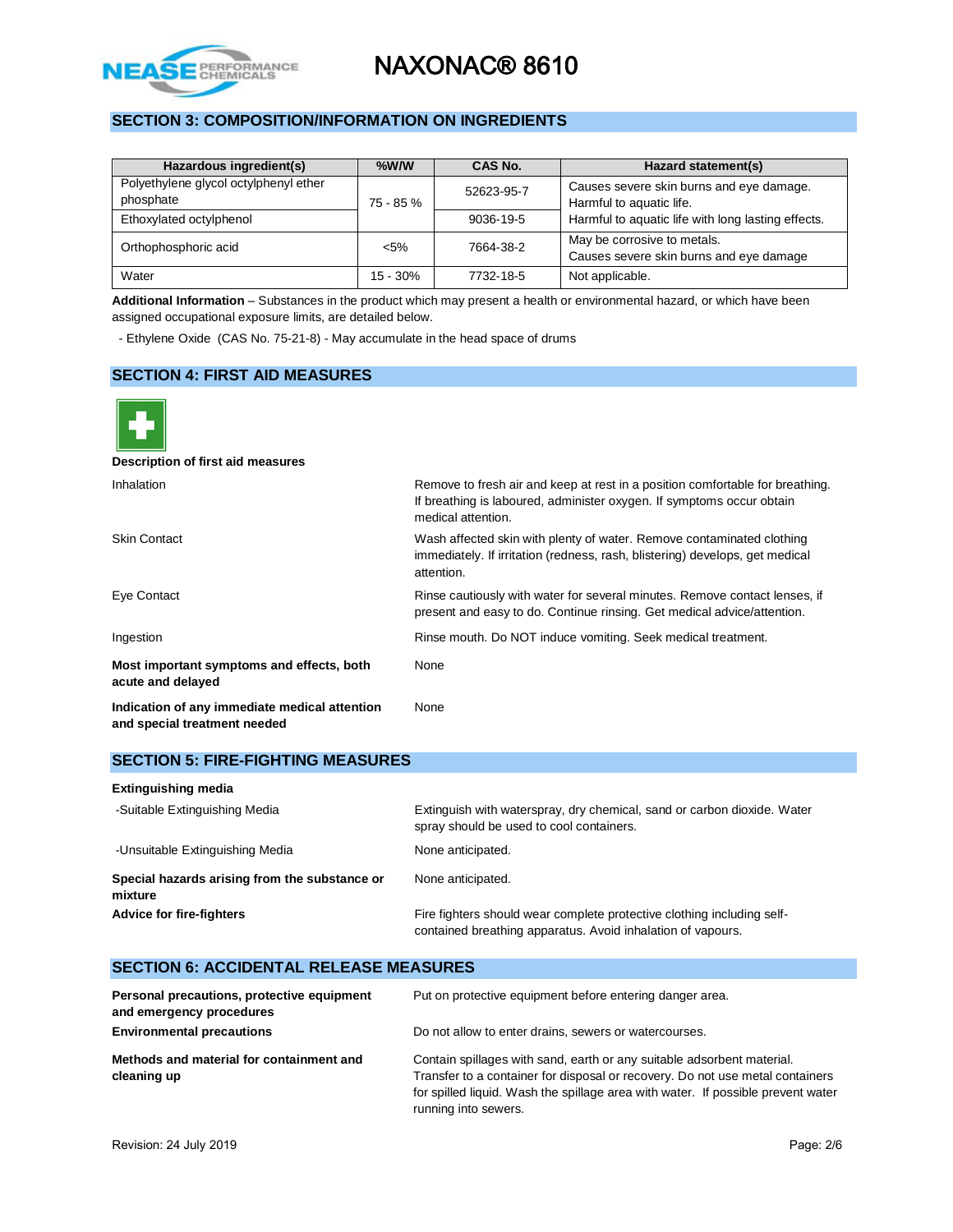

**Reference to other sections** None Additional Information **None** None

# **SECTION 7: HANDLING AND STORAGE**

| Precautions for safe handling                                | Keep container closed when not in use. Empty containers may contain<br>residues. Do not use metal containers for storage as the phosphoric acid will<br>react with the metal to liberate flammable hydrogen gas. Do not get in eyes, on<br>skin, or on clothing. This product may contain trace levels of Ethylene oxide<br>(CAS No. 75-21-8), which may accumulate in the head space of containers.<br>Establish monitoring systems for exposure assessment to comply with OSHA |
|--------------------------------------------------------------|----------------------------------------------------------------------------------------------------------------------------------------------------------------------------------------------------------------------------------------------------------------------------------------------------------------------------------------------------------------------------------------------------------------------------------------------------------------------------------|
|                                                              | standard 29 CFR 1910.1047.                                                                                                                                                                                                                                                                                                                                                                                                                                                       |
| Conditions for safe storage, including any incompatibilities |                                                                                                                                                                                                                                                                                                                                                                                                                                                                                  |

| -Storage Temperature    | Store in a cool/low-temperature, well-ventilated (dry) place.                                                   |
|-------------------------|-----------------------------------------------------------------------------------------------------------------|
| -Incompatible materials | Attacks many materials and clothing. Keep away from oxidising agents. Keep<br>container tightly closed and dry. |
| Specific end use(s)     | Surfactant                                                                                                      |

# **SECTION 8: EXPOSURE CONTROLS/PERSONAL PROTECTION**

#### **Control parameters**

#### **Occupational exposure limits**

|                   |                | LTEL (8 hr TWA ppm) |                    | STEL (ppm)         |                    |       |
|-------------------|----------------|---------------------|--------------------|--------------------|--------------------|-------|
| <b>SUBSTANCE.</b> | <b>CAS No.</b> | PEL (OSHA)          | <b>TLV (ACGIH)</b> | PEL (OSHA)         | TLV (ACGIH)        | Note: |
| Phosphoric acid   | 7664-38-2      | ma/m <sup>3</sup>   | ma/m <sup>3</sup>  | $3 \text{ ma/m}^3$ | $3 \text{ ma/m}^3$ |       |
| Ethylene Oxide*   | $75-21-8$      | ppm                 | ppm                | 5 ppm              | $- - - -$          |       |

 \* May accumulate in the headspace of drums. OSHA Action Level = 0.5 ppm as an 8-hour time-weighted average. Refer to OSHA 29 CFR 1910.1047.

### **Recommended monitoring method** NIOSH 7908 (Non-Volatile Acids); NIOSH 1614 (Ethylene Oxide) **Exposure controls**

Appropriate engineering controls **Appropriate engineering controls Local exhaust required.** 

**Personal protection equipment**

Eye/face protection The following to be used as necessary: Goggles giving complete



protection to eyes. Full face shield.



Skin protection (Hand protection/ Other) The following to be used as necessary: Gloves (Neoprene or Natural rubber). Chemical protection suit. Wear safety or chemical resistant shoes or boots. Check with protective equipment manufacturer's data.



Respiratory protection **No personal respiratory protective equipment normally required.** 

Thermal hazards Use gloves with insulation for thermal protection, when needed.

**Environmental Exposure Controls Exposure Controls Do not allow to enter drains, sewers or watercourses.**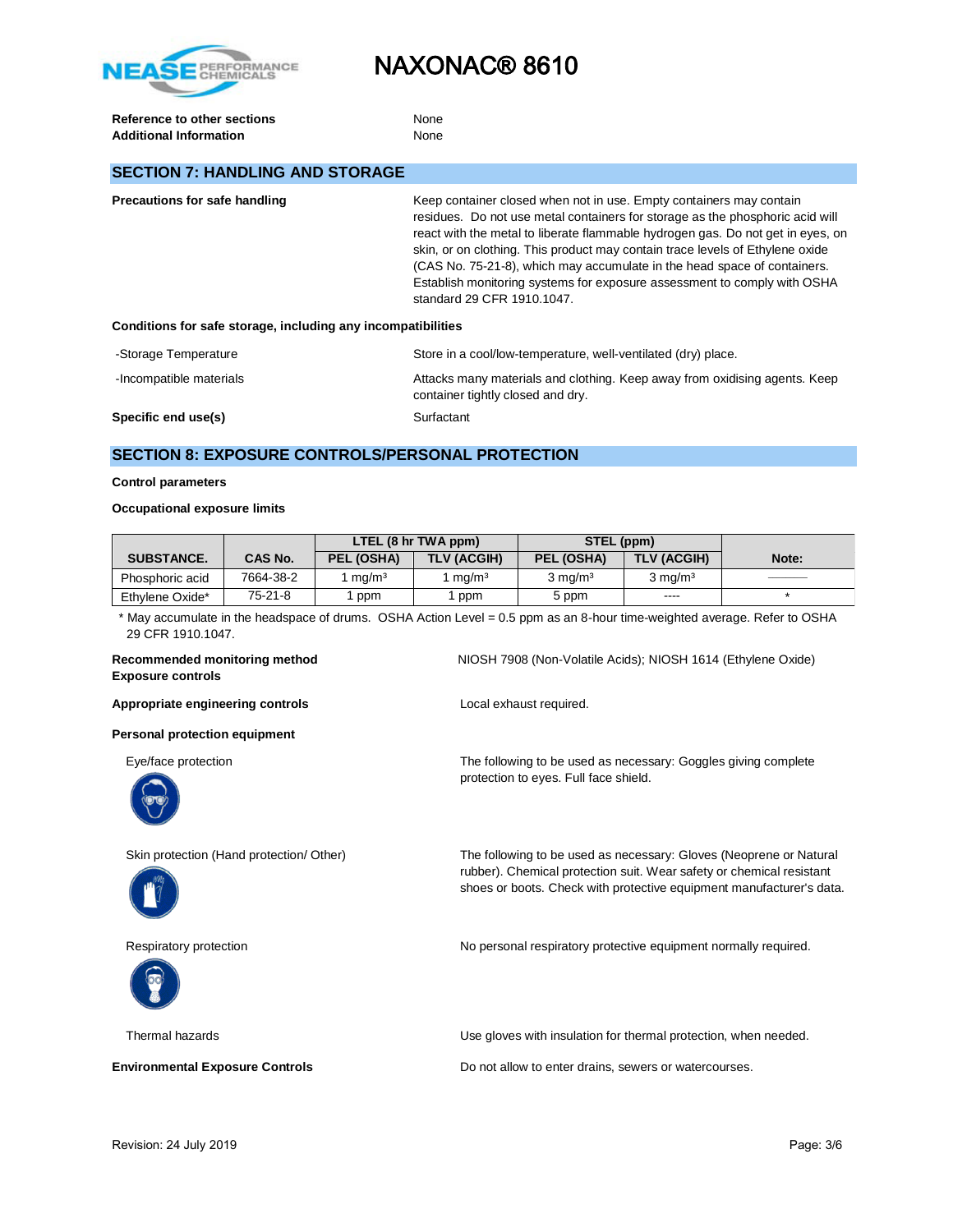

# **SECTION 9: PHYSICAL AND CHEMICAL PROPERTIES**

**Information on basic physical and chemical properties**

| Appearance                               | Viscous liquid.      |
|------------------------------------------|----------------------|
| Colour                                   | Pale yellow.         |
| Odour                                    | Mild                 |
| Odour Threshold (ppm)                    | Not available.       |
| pH (Value)                               | $1.5 - 2.5$          |
| Melting Point (°C) / Freezing Point (°C) | Not available.       |
| Boiling point/boiling range (°C):        | Not available.       |
| Flash Point (°C)                         | $>121$ (250 °F)      |
| Evaporation rate                         | Not available.       |
| Flammability (solid, gas)                | Not applicable.      |
| Explosive limit ranges                   | Not available.       |
| Vapour Pressure (Pascal)                 | Not available.       |
| Vapour Density (Air=1)                   | Not available.       |
| Density (q/ml)                           | 1.119 (9.34 lbs/gal) |
| Solubility (Water)                       | Miscible             |
| Solubility (Other)                       | Not available.       |
| Partition Coefficient (n-Octanol/water)  | Not available.       |
| Auto Ignition Temperature (°C)           | Not available.       |
| Decomposition Temperature (°C)           | Not available.       |
| Kinematic Viscosity (cSt) @ 40°C         | Not available.       |
| Explosive properties                     | Not explosive.       |
| Oxidising properties                     | Not oxidising.       |
| Other information                        | Not available.       |

### **SECTION 10: STABILITY AND REACTIVITY**

| Reactivity                                | Stable under normal conditions.                           |
|-------------------------------------------|-----------------------------------------------------------|
| <b>Chemical stability</b>                 | Stable.                                                   |
| Possibility of hazardous reactions        | None anticipated.                                         |
| <b>Conditions to avoid</b>                | Incompatible materials.                                   |
| Incompatible materials                    | Reacts with -oxidizers, reducing agents, and strong bases |
| <b>Hazardous Decomposition Product(s)</b> | Carbon monoxide, Carbon dioxide, phosphorous compounds    |

### **SECTION 11: TOXICOLOGICAL INFORMATION**

**Exposure routes:** Inhalation**,** Skin Contact**,** Eye Contact

**Substances in preparations / mixtures**

Polyethylene glycol octylphenyl ether phosphate (CAS No. 52623-95-7) - By analogy with similar materials:

| <b>NTD</b>                    | IADO                                     | $A \cap \cap H$                                                           | $\sim$ $\sim$ | <b>NILOCIL</b> |  |
|-------------------------------|------------------------------------------|---------------------------------------------------------------------------|---------------|----------------|--|
| Carcinogenicity               |                                          | No information available                                                  |               |                |  |
| <b>Repeated dose toxicity</b> |                                          | No information available                                                  |               |                |  |
| <b>Sensitization</b>          |                                          | No information available                                                  |               |                |  |
| <b>Irritation/Corrosivity</b> | Causes severe skin burns and eye damage. |                                                                           |               |                |  |
| <b>Acute toxicity</b>         |                                          | Oral: LD50 $> 2,000$ mg/kg (rat)<br>Dermal: $LD50 > 2,000$ mg/kg (rabbit) |               |                |  |

| <b>NIP</b> | _____ |     |     | .   |
|------------|-------|-----|-----|-----|
| No.        | No.   | NO. | No. | No. |
|            |       |     |     |     |

**Mutagenicity Mutagenicity No information available Mutagenicity Mutagenicity Toxicity for reproduction**  $\qquad \qquad \qquad$  No information available

Ethoxylated octylphenol (CAS No. 9036-19-5) - By analogy with similar materials:

**Acute toxicity Cause 2,800 - 5,000 mg/kg (rat) Oral: LD50 = 2,800 - 5,000 mg/kg (rat)** Dermal: LD50 > 2,000 mg/kg (rabbit)

 $\overline{\phantom{a}}$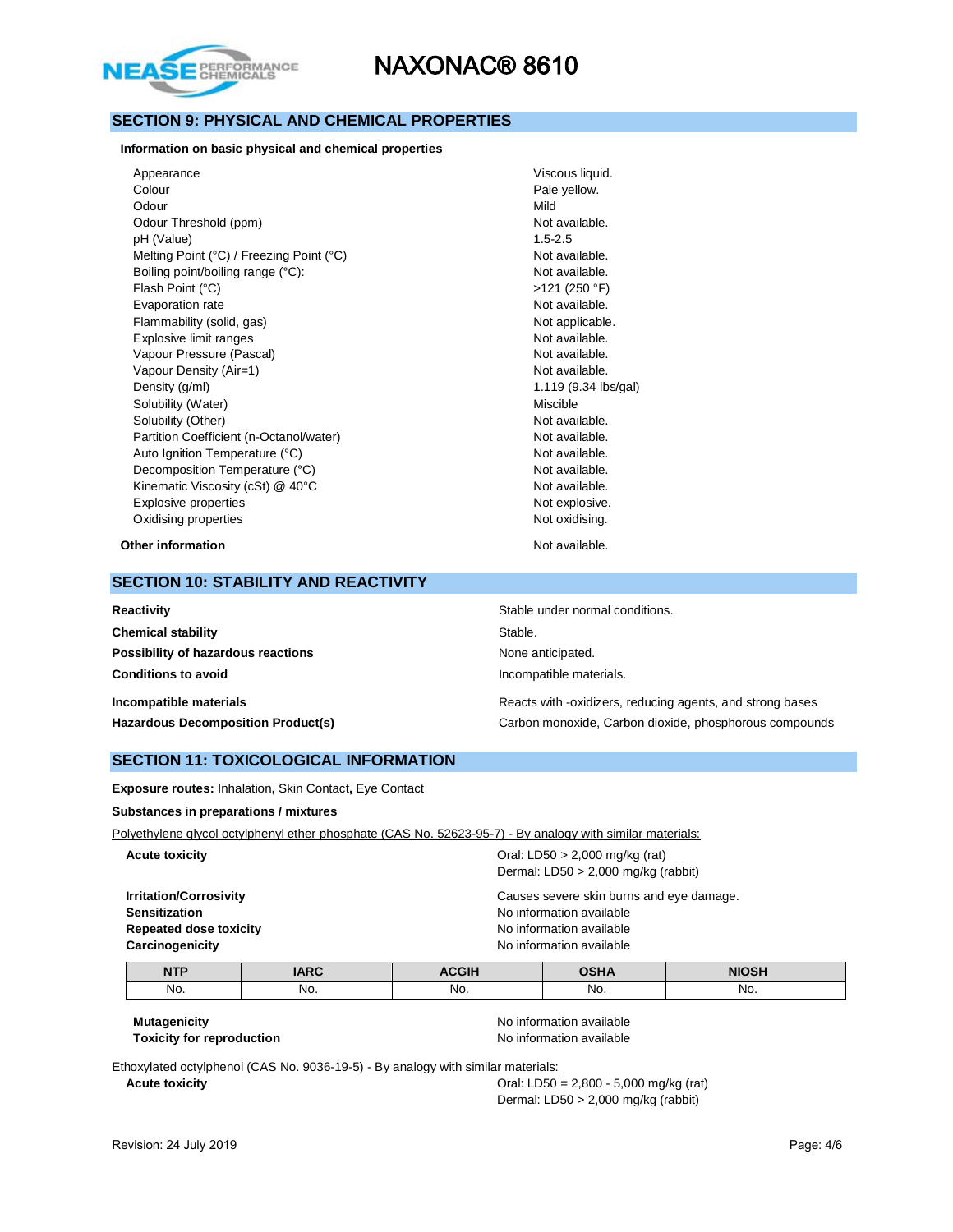

# **Sensitization Sensitization No information available Repeated dose toxicity** No information available

**Irritation/Corrosivity Causes serious example 20 and 20 and 20 and 20 and 20 and 20 and 20 and 20 and 20 and 20 and 20 and 20 and 20 and 20 and 20 and 20 and 20 and 20 and 20 and 20 and 20 and 20 and 20 and 20 and 20 an** 

| Carcinogenicity                          |                                                                           | No information available                                                                                         |                          |              |  |
|------------------------------------------|---------------------------------------------------------------------------|------------------------------------------------------------------------------------------------------------------|--------------------------|--------------|--|
| <b>NTP</b>                               | <b>IARC</b>                                                               | <b>ACGIH</b>                                                                                                     | <b>OSHA</b>              | <b>NIOSH</b> |  |
| No.                                      | No.                                                                       | No.                                                                                                              | No.                      | No.          |  |
| <b>Mutagenicity</b>                      |                                                                           |                                                                                                                  | No information available |              |  |
| <b>Toxicity for reproduction</b>         |                                                                           | No information available                                                                                         |                          |              |  |
| Orthophosphoric acid (CAS No. 7664-38-2) |                                                                           |                                                                                                                  |                          |              |  |
| <b>Acute toxicity</b>                    |                                                                           | Oral: $LD50 = 2600$ mg/kg-bw<br>Inhalation: LC50 (1 hour) = $3846$ mg/m <sup>3</sup> (rabbit; mice; quinea pigs) |                          |              |  |
|                                          | <b>Irritation/Corrosivity</b><br>Causes severe skin burns and eye damage. |                                                                                                                  |                          |              |  |
| <b>Sensitization</b>                     |                                                                           | Not available.                                                                                                   |                          |              |  |
| <b>Repeated dose toxicity</b>            |                                                                           | NOAEL (42-54 days) <250 mg/kg (rat)                                                                              |                          |              |  |
| Carcinogenicity                          |                                                                           | No information available                                                                                         |                          |              |  |
| <b>NTP</b>                               | <b>IARC</b>                                                               | <b>ACGIH</b>                                                                                                     | <b>OSHA</b>              | <b>NIOSH</b> |  |
| No.                                      | No.                                                                       | No.                                                                                                              | No.                      | No.          |  |
|                                          |                                                                           |                                                                                                                  |                          |              |  |

**Toxicity for reproduction** NOAEL = 500 mg/kg (rat)

**Mutagenicity** There is no evidence of mutagenic potential.

This product may contain trace levels of Ethylene oxide (CAS No. 75-21-8), which may accumulate in the head space of containers. Establish monitoring systems for exposure assessment to comply with OSHA standard 29 CFR 1910.1047. Ethylene oxide is a known human carcinogen by NTP and a suspected human carcinogen by ACGIH**®**.

## **SECTION 12: ECOLOGICAL INFORMATION**

Toxicity - Substances in preparations / mixtures

Polyethylene glycol octylphenyl ether phosphate (CAS No. 52623-95-7) - By analogy with similar materials:

| $LC50$ (96 hour): $\sim$ 40 mg/l (Fish)<br>No data.                              |
|----------------------------------------------------------------------------------|
| Ethoxylated octylphenol (CAS No. 9036-19-5) - By analogy with similar materials: |
| $LC50$ (96 hour): $\sim$ 3 mg/l (Fish)                                           |
| No data.                                                                         |
| Not readily biodegradable. Evidence exists of biodegradation processes.          |
| No data.                                                                         |
| No data.                                                                         |
| Not available.                                                                   |
| None known.                                                                      |
|                                                                                  |

## **SECTION 13: DISPOSAL CONSIDERATIONS**

| Waste treatment methods       | Disposal should be in accordance with local, state or national legislation.<br>Consult an accredited waste disposal contractor or the local authority for<br>advice. |
|-------------------------------|----------------------------------------------------------------------------------------------------------------------------------------------------------------------|
| <b>Additional Information</b> | None known.                                                                                                                                                          |

## **SECTION 14: TRANSPORT INFORMATION**

|           | <b>Land transport</b> | Sea transport | Air transport |
|-----------|-----------------------|---------------|---------------|
|           | $(U.S.$ DOT)          | (IMDG)        | (ICAO/IATA)   |
| UN number | 3264                  | 3264          | 3264          |